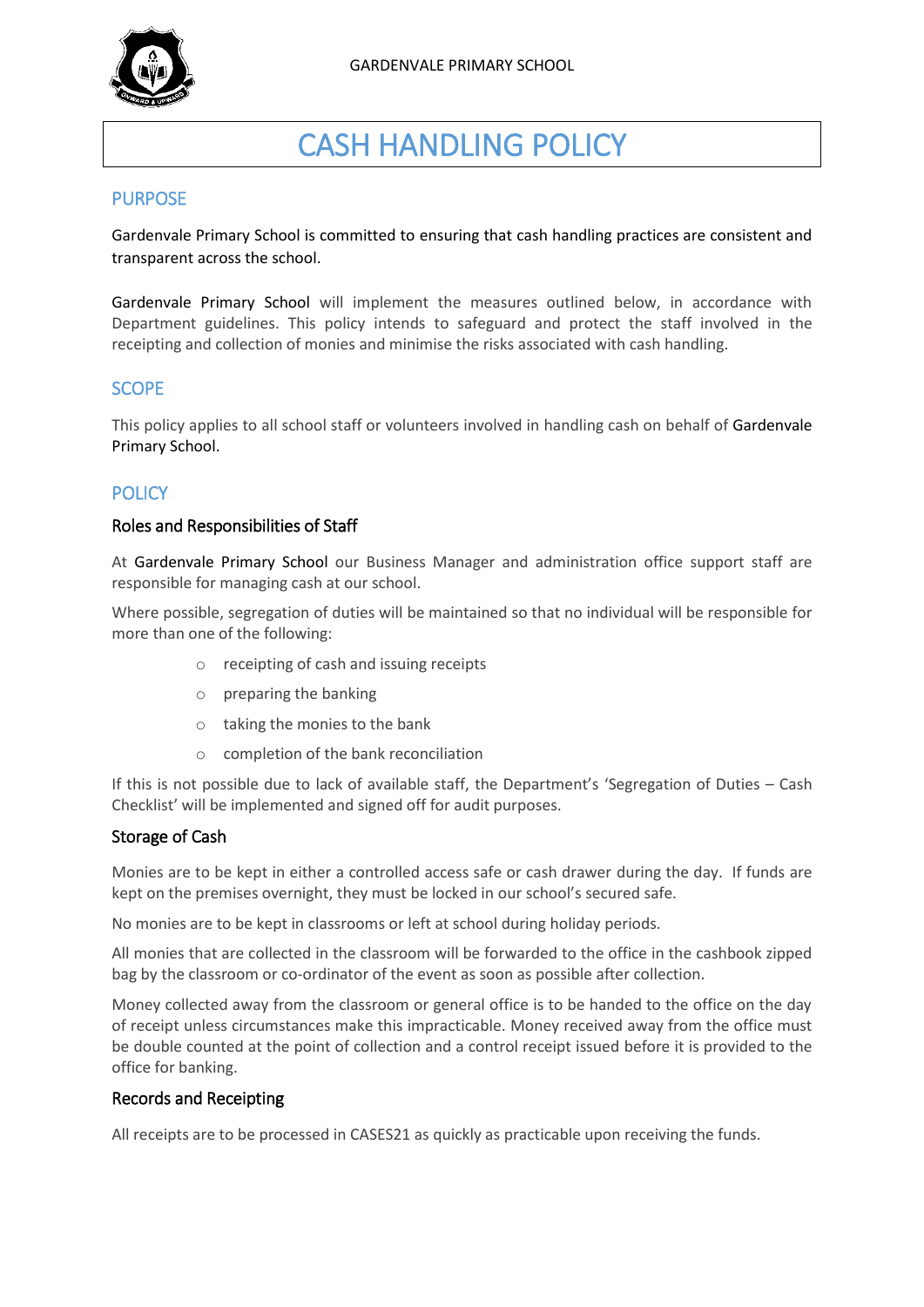#### GARDENVALE PRIMARY SCHOOL



Monies received from the classroom will be entered into CASES21 and receipts returned to the classroom to be handed out to students within 48 hours.

Where monies are received over the counter at the office they will be entered into CASES21 and an official receipt issued to the payer.

A CASES21 bank deposit slip will be printed and reconciled with total receipts for the day and with the total of cash/cheques to be banked.

Funds are to be banked when needed at different times of the day.

No receipt is to be altered. Where a mistake is made approval must be sought before reversing the incorrect receipt. Copies of the incorrect receipt should be retained with details of why it was reversed.

Prior to a receipt batch being updated a receipt can be reprinted if necessary. The word REPRINT appears on the receipt. After the batch has been updated, if a copy of the receipt is requested the Family Statement, Family Matching Transactions Report or the Family Transaction History can be printed.

## **Cheques**

No personal cheques are to be cashed.

All cheques received by mail are to be entered in a remittance book, and all cheques, which have not already been crossed 'not negotiable', should be crossed as soon as they are received.

#### Fundraising

Two parents or staff members will designated as 'Responsible Persons' for all school fundraising events or other approved events where monies may be collected, for example, the school fete. The forms which will be completed are the Cash Handling Authorised Form Fundraising Collection.

#### Reporting Concerns

Discrepancies that cannot be accounted for must be reported to the Principal.

All cases of suspected or actual theft of money, fraud, misappropriation or corruption are to be reported to the Executive Director, Audit and Risk Division by email addressed to: [fraud.control@edumail.vic.gov.au](mailto:fraud.control@edumail.vic.gov.au%0D%20%20%20%20%20%20or)

## FURTHER INFORMATION AND RESOURCES

- **Finance Manual for Victorian Government Schools** 
	- [Section 3 Risk Management](https://www2.education.vic.gov.au/pal/risk-management-finance-manual-section-3/policy)
	- [Section 4 Internal Controls](https://www2.education.vic.gov.au/pal/internal-controls-finance-manual-section-4/policy)
	- [Section 10 Receivables Management and Cash Handling](https://www2.education.vic.gov.au/pal/receivables-management-and-cash-handling-finance-manual-section-10/policy)

# EVALUATION

This policy will be reviewed annually by School Council to confirm/enhance internal control procedures.

Proposed amendments to this policy will be discussed with the Administration Staff, Leadership Team and Finance subcommittee.

# REVIEW CYCLE

This policy was last updated in February 2021 and is scheduled for review in February 2022.